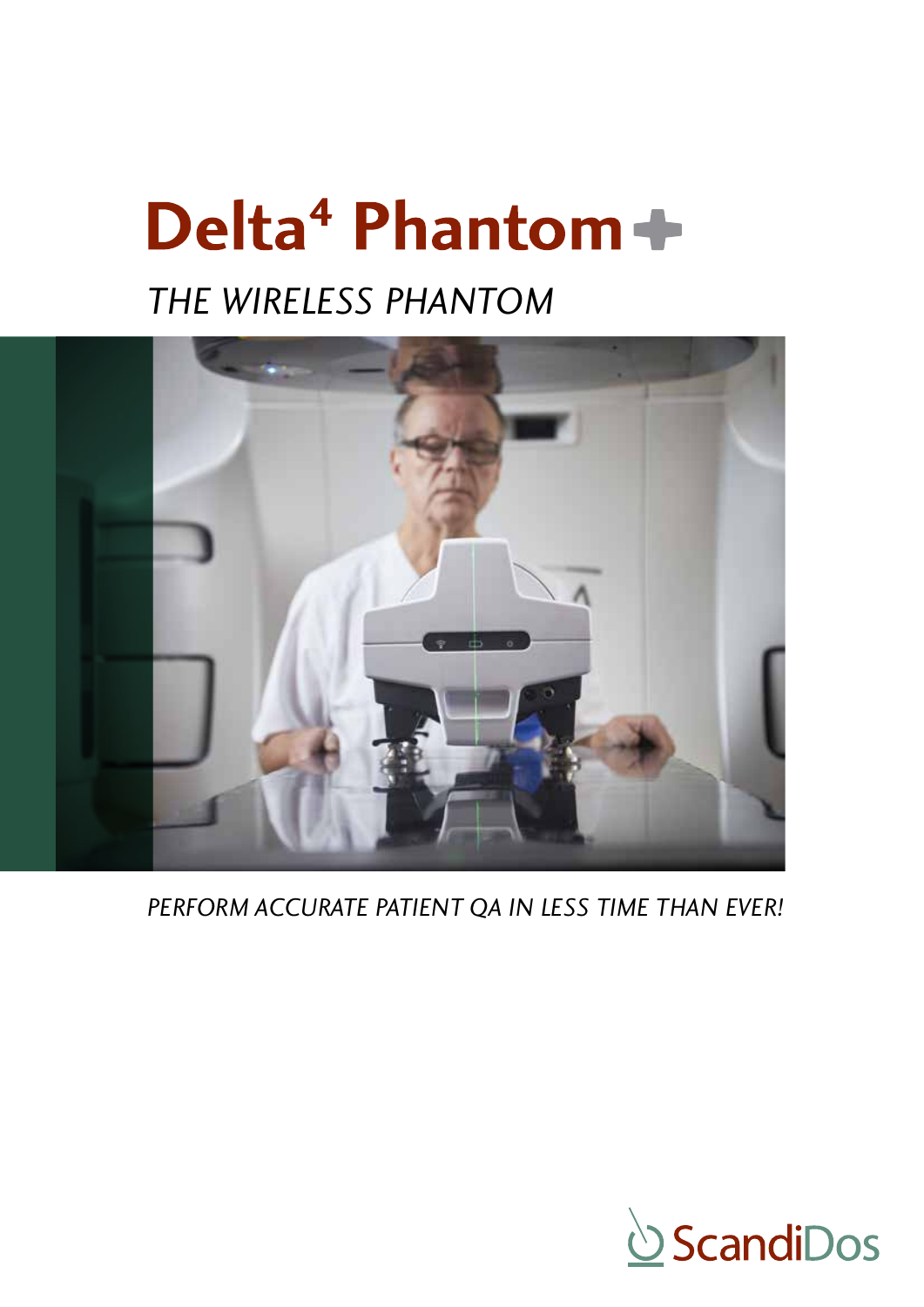# **Confidence in complex treatments**

Modern radiation therapy uses complex plans with techniques such as IMRT, VMAT and<br>Tomotherapy. A single plan can consist of more than a hundred control points and include Tomotherapy. A single plan can consist of more than a hundred control points and include MLC leaf movements, gantry and collimator angle rotations etc. in order to produce steep dose gradients within the patient.

To keep up with increasing complexity, a thorough verification of treatment plans is paramount for clinics to treat each patient with confidence and accuracy. For this purpose it is necessary to independently verify:<br>- The TPS dose.

- $\frac{1}{2}$
- The transfer of data from TPS to the delivery system.
- The performance of the delivery system.
- The relationship of the delivered dose to the target and OAR's.

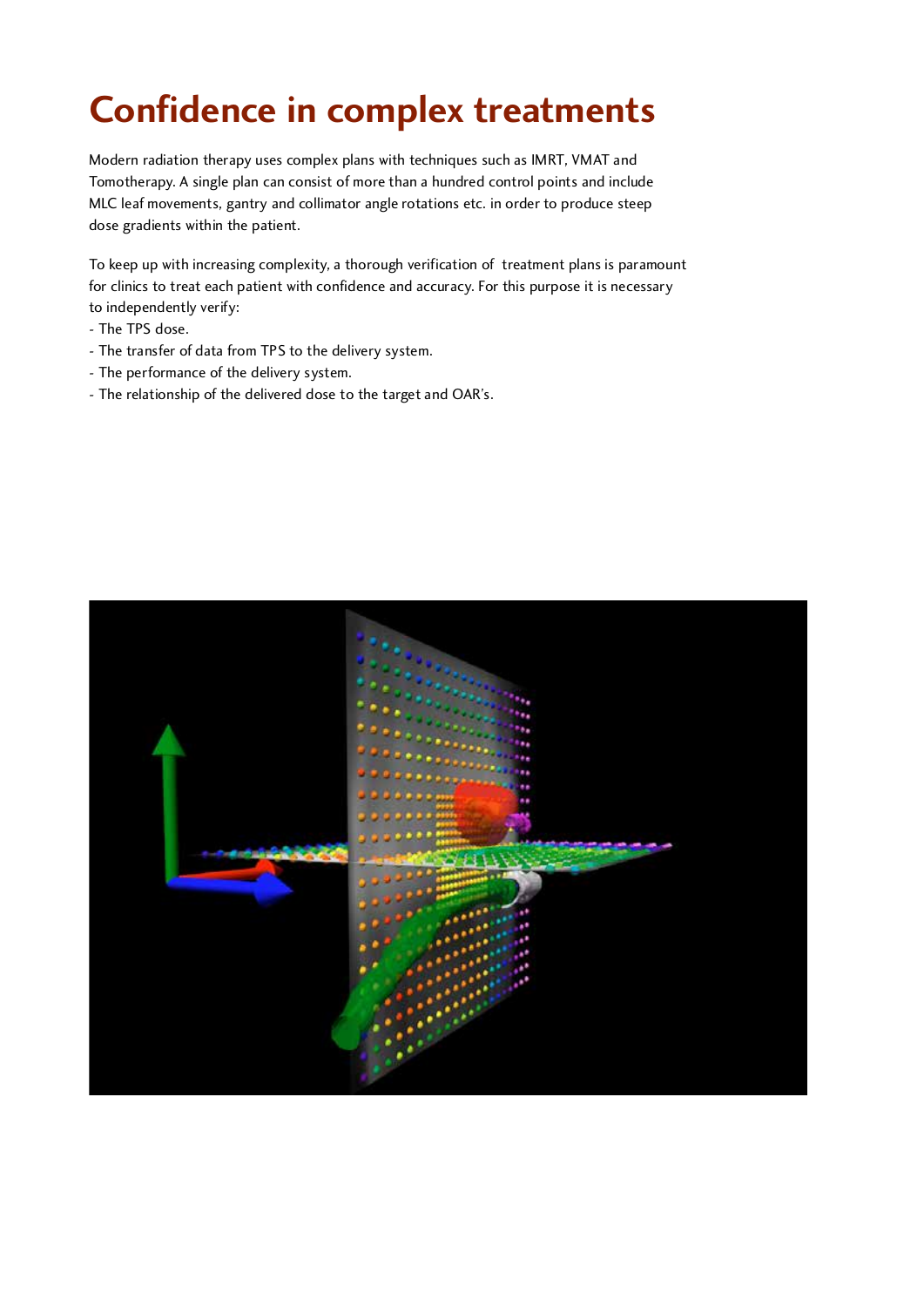### Fast and accurate QA with Delta<sup>4</sup> Phantom+



The new wireless Delta<sup>4</sup> Phantom+ provides fast and accurate dose verification for your advanced treatment plans.

**Fast set-up.** The phantom is easily transferred to the treatment couch with the Delta<sup>4</sup> Trolley. You never have to lift the phantom!

**Alignment** is easily done in seconds with clear markers on the phantom that allow you to accurately position the Delta<sup>4</sup> Phantom+ in 6 dimensions.

**Instantly ready for measurement.** The Delta<sup>4</sup> Phantom+ transfers data via Wi-Fi and it is battery powered. There are no cable connections. Just turn on the power and you are ready to measure.

**Measure where it really matters.** The patented detector configuration with two orthogonal detector planes provides real measurements in the isocentric target region.

**Instant pass/fail analysis.** Since measurements are made in the target, the relevant dose is instantly available when the irradiation has been delivered. The delivered dose is instantly compared with the planned dose and analyzed against your pass/fail criteria.

**Independent Gantry angle verification.** An inclinometer gives you independent verification that the beams are delivered from the right angles.

Machine QA. In addition to patient QA the Delta<sup>4</sup> Phantom+ can perform checks of the beam constancy and the MLC performance.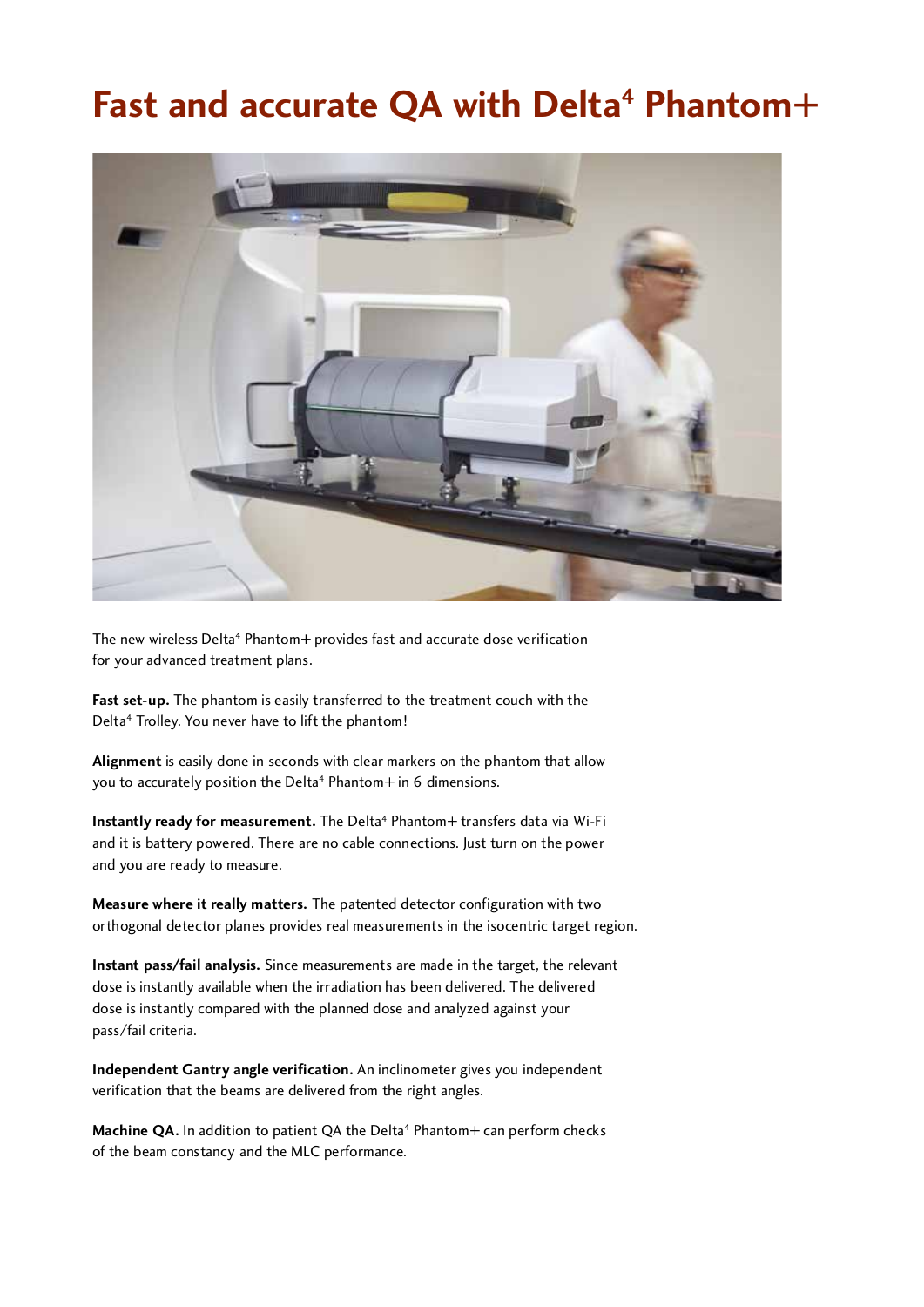### **Next generation technology**

- **Unique detector configuration**<br>• Isocentric measurements in two orthogonal detector planes
- Merge large fields up to 38 cm longitudinal • Merge large fields up to 38 cm longitudinal
- Resolution 5 mm at isocenter, can be increased to 2.5 by merging

- Wireless<br>• Fastest set-up time • Fastest set-up time
- Wireless communication (Wi-Fi)
- Battery operated



**Quick and easy set-up** The ergonomic Delta4 Phantom+ Trolley eliminates all lifting when<br>transferring the phantom from the Trolley to the couch. The set-up and Trolley to the couch. The set-up and alignment of the phantom is done within seconds.<br>Furthermore, the Trolley serves as

a neat and compact roll-and-store a neat and compact roll-and-store platform for the phantom.

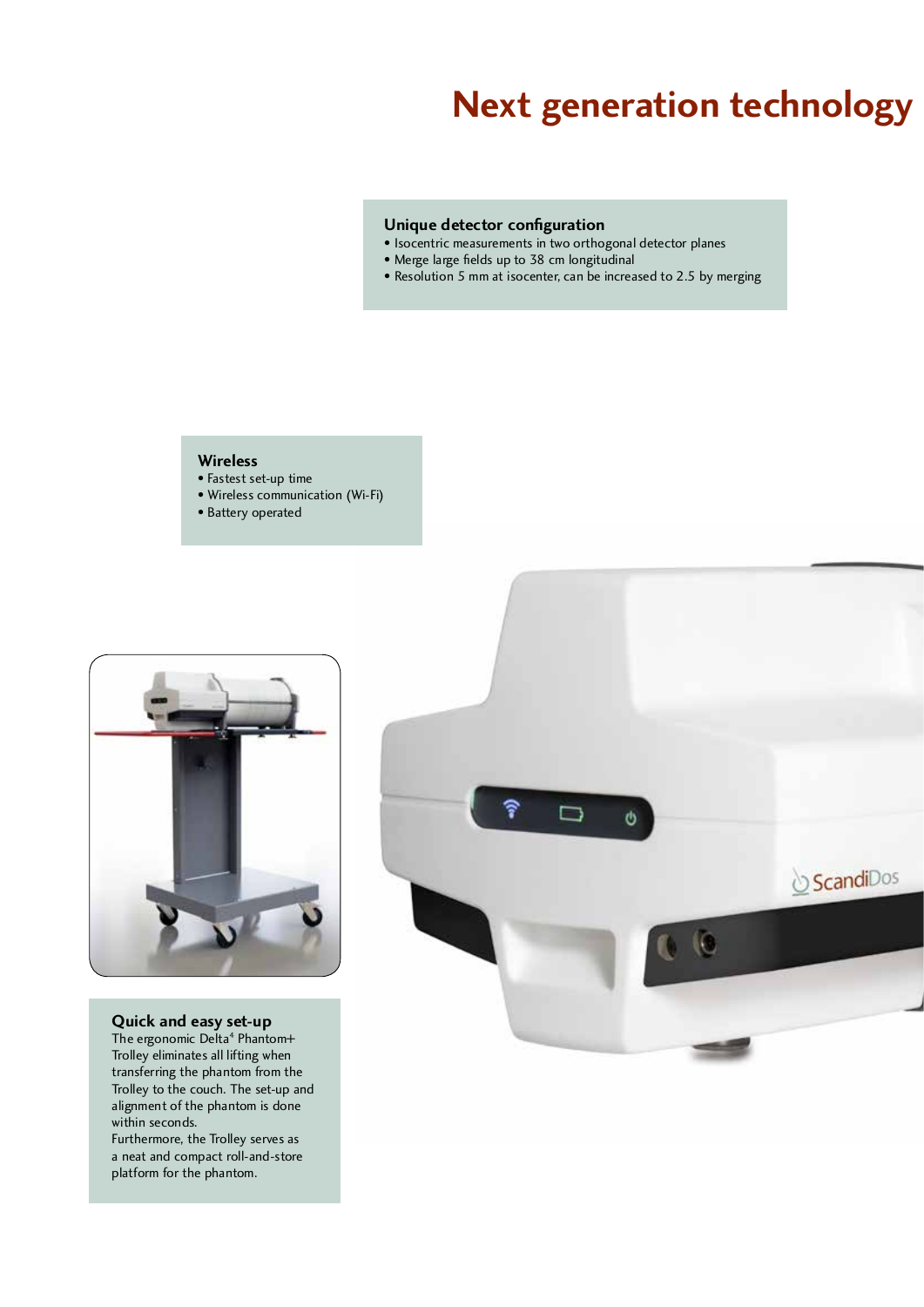## that works for your benefit

- **Superior ScandiDos detector:** • Long term stable, detectors, eliminates re-calibration of relative sensitivity
- Isotropic response
- FFF compatible

**Easy levelling** • Levelling with 3 or 4 point adjustment





- **Absolute measurement**<br>• Quick and accurate absolute dose verification
- Ion chamber measurements can also be • Ion chamber measurements can also be performed in the same phantom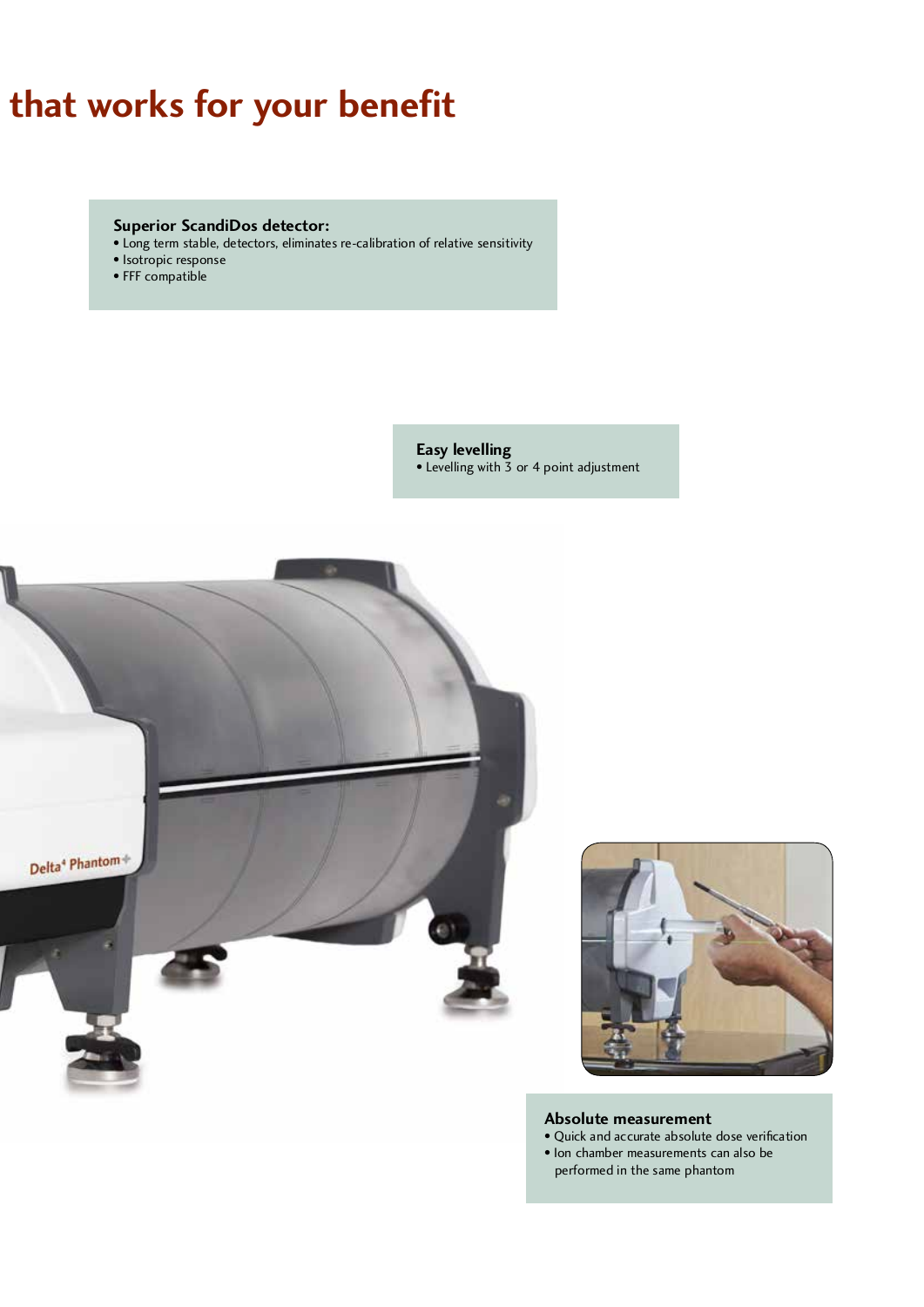### **Intuitive and loaded with analysis tools**



**Integrated in the workflow**  The Delta4 software is known for its integration in the clinical workflow. TPS plans are easily imported together with TPS dose and structures.

**Intuitive** The genuinely intuitive software decreases your learning curve. You can easily navigate between patients, measurements and analysis and all the information you need is just a click away. The QA analysis is performed automatically as soon as the dose has been delivered instantly indicating pass or fail.

**Instant**<br>Your QA results, including dose deviation, distance to agreement (DTA) and gamma Your QA results, including dose deviation, distance to agreement (DTA) and gamma index, are instantly available without any further processing and QA reports are easily customized to your specific needs.

### **Powerful analysis**<br>With unique 4D measure

With unique 4D measurements you also have the data to analyze the delivered dose for fraction, beam arc or control point.

The delivered 4D dose can also be analyzed in the patient anatomy. The Delta4DVH suite of software modules provides unique analysis tools to find the clinical significance of a deviation.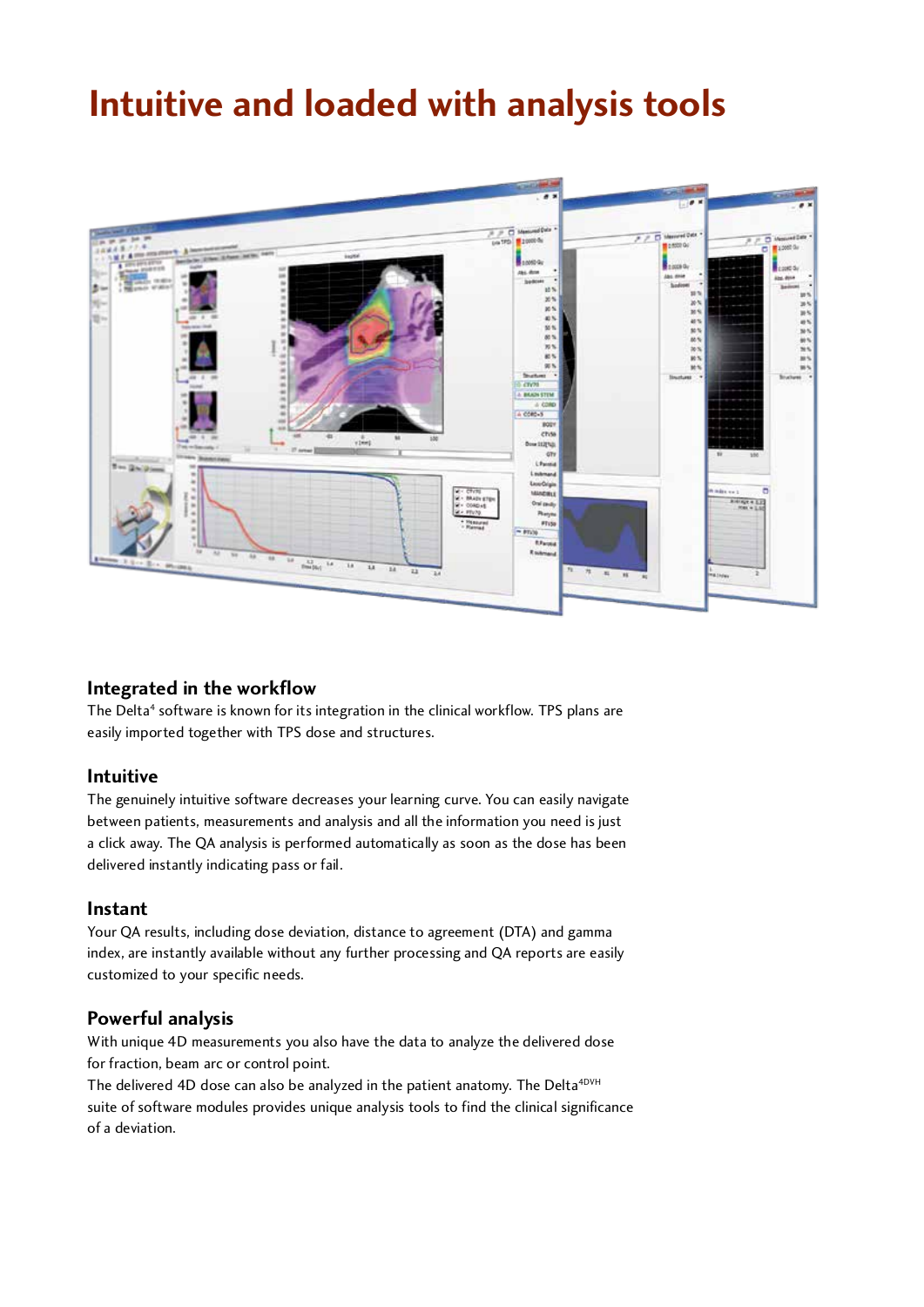## **Technical specification**

### **Cylinder phantom**

|                  | <b>Material</b>                      | PMMA; optional Plastic Water DT®                                                                                        |  |
|------------------|--------------------------------------|-------------------------------------------------------------------------------------------------------------------------|--|
|                  | <b>Diameter</b>                      | $22 \text{ cm}$                                                                                                         |  |
|                  | Length                               | $40 \text{ cm}$                                                                                                         |  |
|                  |                                      | <b>Ion chamber insert in cylinder</b> Inserts for common cylindrical ion chambers available                             |  |
| <b>Detectors</b> |                                      |                                                                                                                         |  |
|                  | Type                                 | p-Si                                                                                                                    |  |
|                  | <b>Total number</b>                  | 1069                                                                                                                    |  |
|                  | Layout                               | Distributed on coronal and sagittal plane                                                                               |  |
|                  | Max field size                       | $20 \times 38$ cm <sup>2</sup> (with merger of two consecutive<br>measurements, otherwise $20 \times 20 \text{ cm}^2$ ) |  |
|                  | Distance between detectors           |                                                                                                                         |  |
|                  | Central area (6 x 6cm <sup>2</sup> ) | 5 mm (or 2.5 mm in longitudinal direction with<br>merger of two consecutive measurements)                               |  |
|                  | Outer area                           | $10 \text{ mm}$                                                                                                         |  |
|                  | Size (radial x axial)                | $1 \times 0.05$ mm <sup>3</sup> = 0,00004 cm <sup>3</sup>                                                               |  |
|                  |                                      | <b>Detector stability (6MV beam)</b> Better than 0.1% per kGy, typically 0.04%/kGy                                      |  |
|                  | Size and weight                      |                                                                                                                         |  |
|                  | <b>Total length</b>                  | 71cm                                                                                                                    |  |
|                  | <b>Total weight</b>                  | 27kg                                                                                                                    |  |

### **Compatibility**

| <b>Modalities</b>            |  |
|------------------------------|--|
| <b>Treatment Plan import</b> |  |

Photon beams, with and without flattening filter **Treatment Plan import** Any Treatment Plan imported that can export DICOM RT Plan and RT Dose, Structure

### **Wireless Communication**

| Wireless data communication  |                |
|------------------------------|----------------|
| protocol                     | Wi-Fi 802.11 n |
| Battery operational capacity | >4 hours       |
|                              | Rechargeable L |

rgeable Li-ion battery – Power supply for charging included

Technical specifications are subject to change without notice